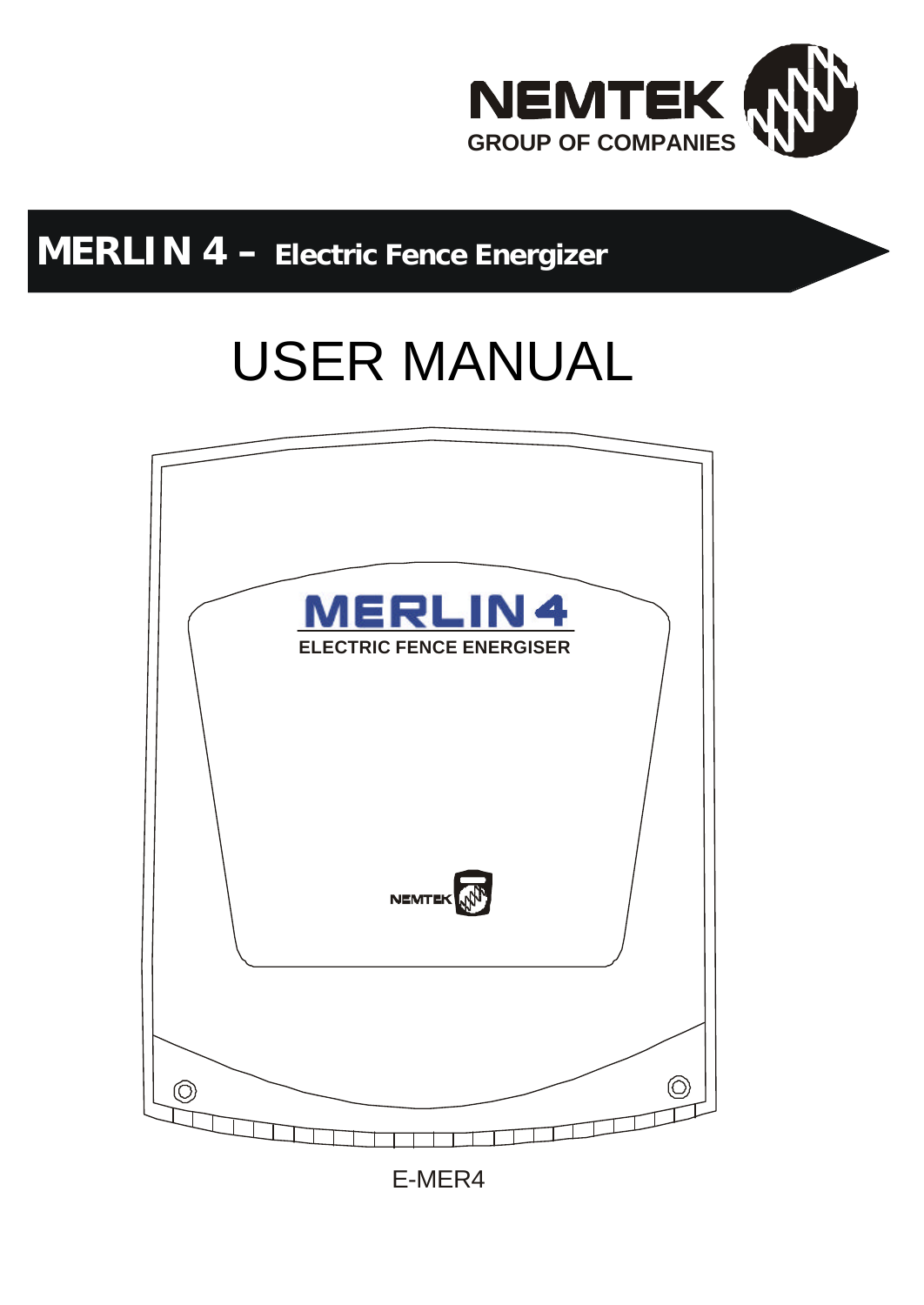| $5 - 8$ |
|---------|
|         |

 **MERLIN 4 Introduction & Company Profile**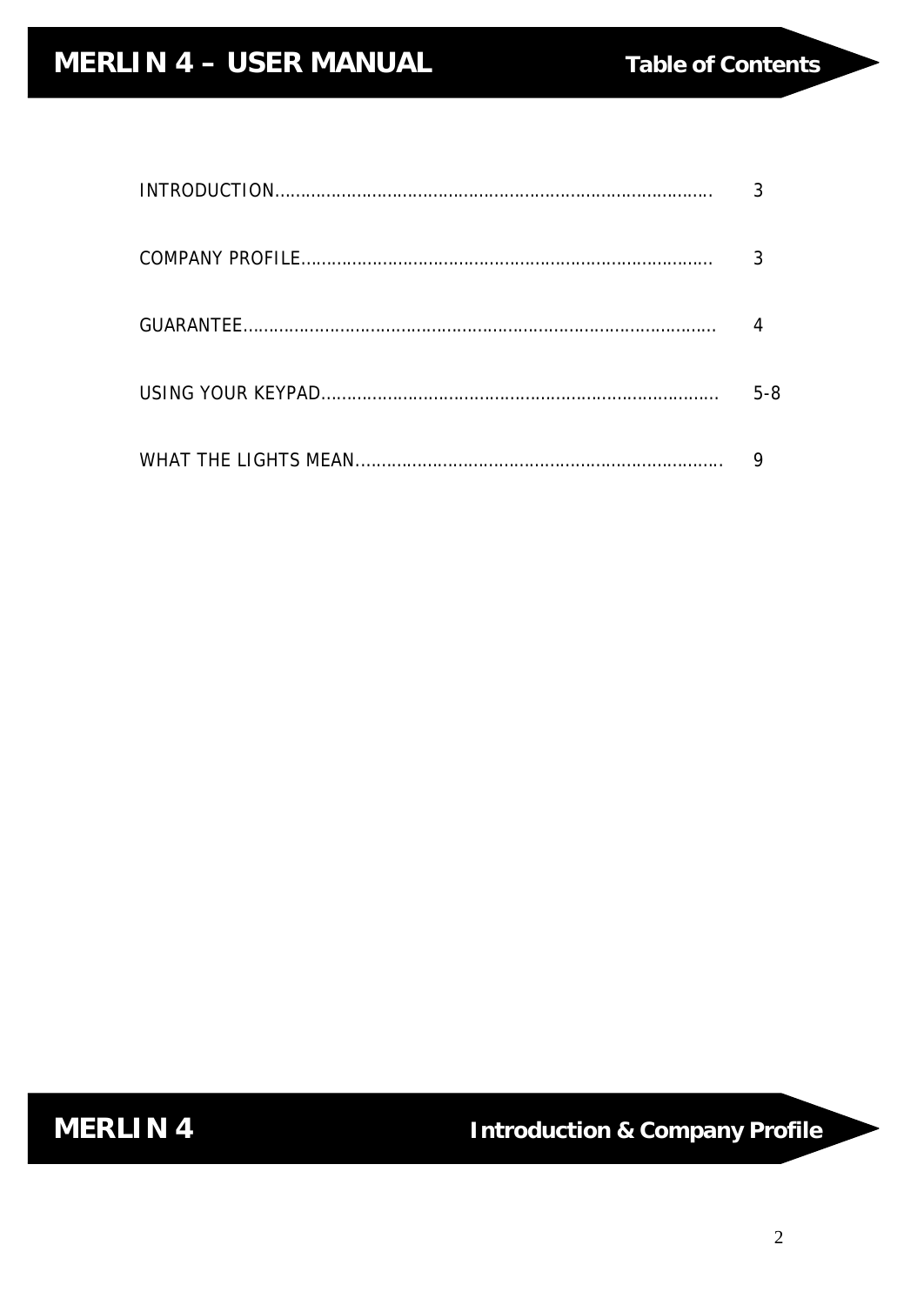### **I N T R O D U C T I O N**

Thank you for choosing our product! NEMTEK Electric Fence Energizers are designed and manufactured to provide many years of reliable use, if installed and maintained correctly. The guidelines provided in this manual will assist you with the basic operation and maintenance of your MERLIN 4.

The MERLIN 4 is designed and manufactured in South Africa for the international market. More information on our products, SABS test reports and general information is available on our web site at: http://www.nemtek.com

#### **C O M P A N Y P R O F I L E**

The NEMTEK Group of Companies manufacture and distribute intelligent electronic security and perimeter control systems and have been involved in the security industry since 1990.

We have our own research and development team, designing and manufacturing a full range of globally competitive electric fence energizers and related products

NEMTEK is continually updating its products according to international standards in order to ensure the highest quality products and continuous customer satisfaction.

#### **NEMTEK GROUP OUTLETS:**

**Nemtek Security Randburg Tel: +27 11 462-8283 Fax: +27 11 462-7132** **Nemtek Security Warehouse Edenvale Tel: +27 11 453-1970 Fax: +27 11 453-1858**

**Website: www.nemtek.com E-mail: nemtek@nemtek.com**

#### **MANUFACTURED IN SOUTH AFRICA**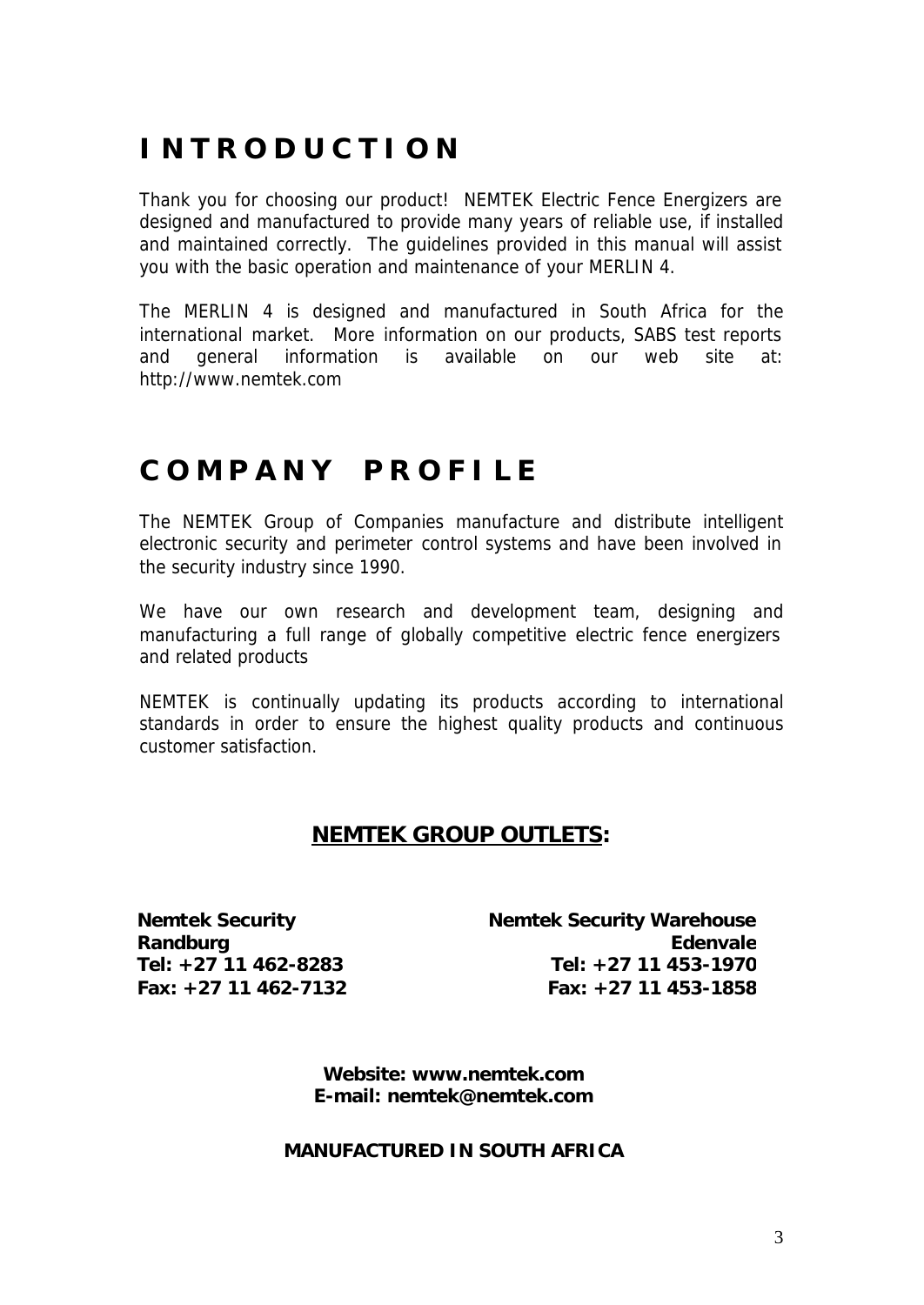#### **G U A R A N T E E**

The MERLIN 4 energizer, manufactured by IO Tech Manufacturing (Pty) Ltd, is guaranteed for a period of one year from date of sale against defects due to faulty workmanship or materials.

IO Tech Manufacturing (Pty) Ltd will, at its discretion, either repair or replace a product that proves to be defective.

IO Tech Manufacturing (Pty) Ltd guarantees the product, when properly installed and used in line with the specification as determined by IO Tech Manufacturing (Pty) Ltd from time to time, will execute its function of generating a suitable potential. IO Tech Manufacturing (Pty) Ltd does not guarantee that the operation of the product will be uninterrupted and totally error free. Faulty units must be returned to Nemtek, Units 4 & 5, 64 Vervoer Street, Kya Sand, Randburg, Gauteng, South Africa OR Nemtek Security Warehouse, Unit 4, Meadowdale Park, Cnr. Herman & Dick Kemp Roads, Meadowdale, Edenvale, Gauteng, South Africa. Buyer shall pay all shipping and other charges for the return of the product to Nemtek or Nemtek Security Warehouse.

#### **L I M I T A T I O N O F G U A R A N T E E**

The guarantee does NOT apply to defects resulting from acts of GOD, modifications made by the buyer or any third party, misuse, neglect, abuse, accident and mishandling.

#### **E X C L U S I V E R E M E D I E S**

The remedies provided herein are IO Tech's sole liability and buyer's sole and exclusive remedies for breach of guarantee. IO Tech Manufacturing (Pty) Ltd shall not be liable for any special, incidental, consequential, direct or indirect damages, whether based on contact, tort, or any other legal theory. The foregoing guarantee is in lieu of any and all other guarantees, whether expressed, implied, or statutory, including but not limited to warranties of merchantability and suitability for a particular purpose.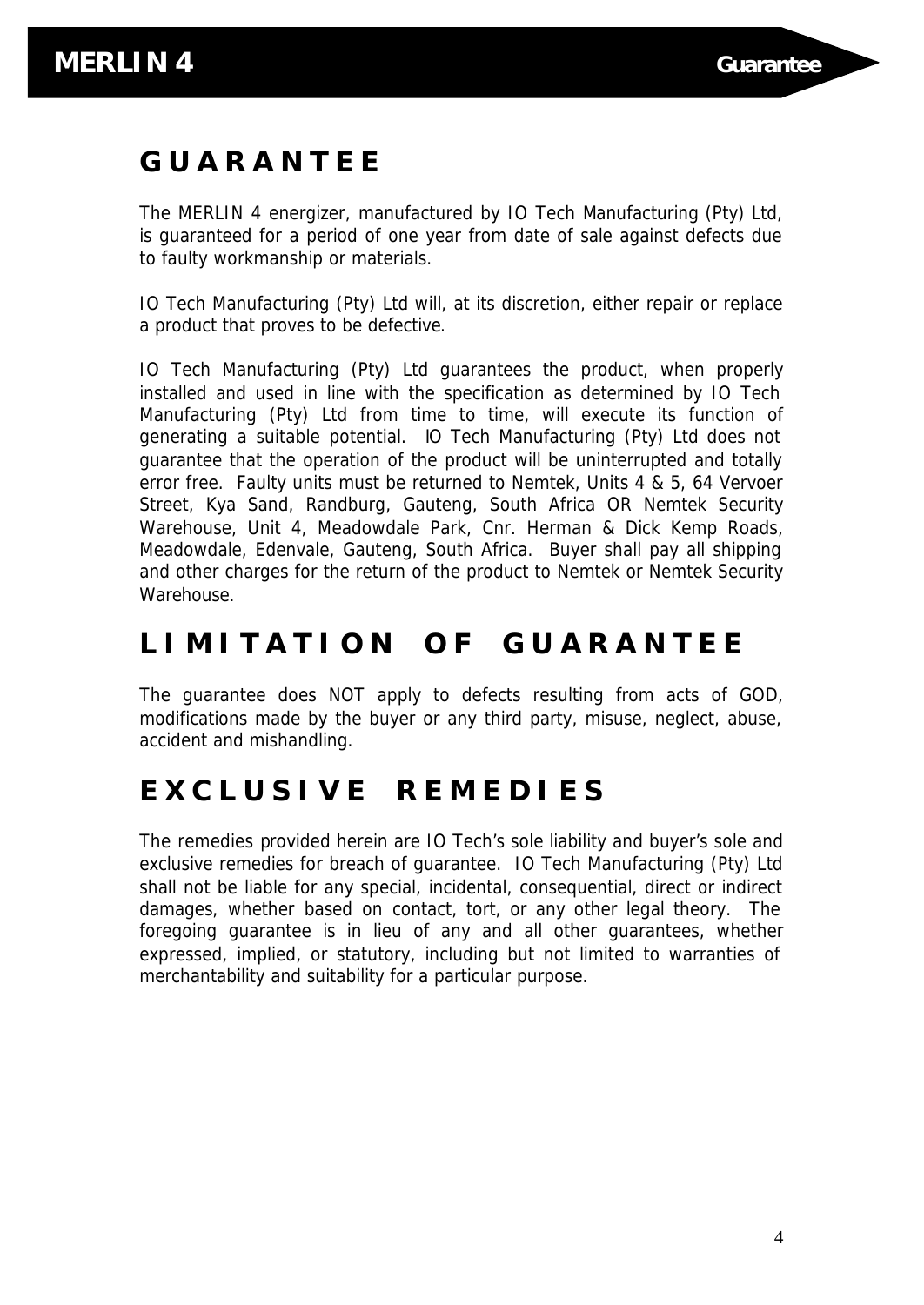$\binom{+}{\#}$ 

 $\sqrt{4}$ 

#### **SWITCH THE FENCE ON / OFF**

To switch the fence On or Off, enter your four digit PIN followed by the **#** key. If the red ON light is lit or flashing, the fence is energized.

- Don't pause for more than 5 seconds while entering the digits, or the control panel will reject your PIN number.
- If you make a mistake while entering your PIN, press the **#** key and start again.
- An incorrect PIN will cause the control panel to beep 5 times.
- The default master (User  $# 1$ ) PIN is **1 2 3 4**. The default user (User  $# 2$ ) PIN is **5 5 5 5**

#### **AFTER AN ALARM OCCURS**

Enter your PIN and press the **#** key. This will silence the buzzer and siren. It will switch the fence off. One of the **ALARM** lights will flash or stay lit to indicate the source of the alarm. A flashing indicator illustrates that the fault condition persists. A permanently lit indicator notifies the user that the fault no longer exists.

#### **CHANGE THE VOLTAGE ON THE FENCE**

Enter your PIN and press the **\*** key, enter the digit **3**, then press the **#** key. When the fence is on and in low voltage mode, the red **ON** light will flash. The red **ON** light will stay permanently lit if the fence is in high voltage mode. Use the low voltage mode when children are in the fence vicinity.

#### **BYPASS THE FENCE ALARM**

 $(\overline{\phantom{a}}\phantom{a}\overline{\phantom{a}}\phantom{a})\;(\overline{\phantom{a}}\phantom{a}\overline{\phantom{a}}\phantom{a})\;(\overline{\phantom{a}}\phantom{a}\overline{\phantom{a}}\phantom{a})\;(\overline{\phantom{a}}\phantom{a}\overline{\phantom{a}}\phantom{a})$ 

 $\overrightarrow{a} \overrightarrow{a} \overrightarrow{a} \overrightarrow{a} \overrightarrow{a} \overrightarrow{a} \overrightarrow{a} \overrightarrow{a} \overrightarrow{a} \overrightarrow{a} \overrightarrow{a} \overrightarrow{a} \overrightarrow{a} \overrightarrow{a} \overrightarrow{a} \overrightarrow{a} \overrightarrow{a} \overrightarrow{a} \overrightarrow{a} \overrightarrow{a} \overrightarrow{a} \overrightarrow{a} \overrightarrow{a} \overrightarrow{a} \overrightarrow{a} \overrightarrow{a} \overrightarrow{a} \overrightarrow{a} \overrightarrow{a} \overrightarrow{a} \overrightarrow{a} \overrightarrow{a} \overrightarrow{a} \overrightarrow{a} \overrightarrow{a} \overrightarrow{a} \overrightarrow{$ 

Enter your PIN and press the **\*** key, enter the digit **1**, then press the **#** key. The **FENCE ALARM** light will start flashing slowly to confirm the fence alarm is bypassed. To cancel the bypass, repeat the same sequence of keys.

#### **BYPASS THE SIREN AND STROBE LIGHT (SILENT ALARM)**  $\begin{array}{ccc} & \fbox{array}{cc} & \fbox{array}{cc} & \fbox{array}{cc} & \fbox{array}{cc} & \fbox{array}{cc} & \fbox{array}{cc} & \fbox{array}{cc} & \fbox{array}{cc} & \fbox{array}{cc} & \fbox{array}{cc} & \fbox{array}{cc} & \fbox{array}{cc} & \fbox{array}{cc} & \fbox{array}{cc} & \fbox{array}{cc} & \fbox{array}{cc} & \fbox{array}{cc} & \fbox{array}{cc} & \fbox{array}{cc} & \fbox{array}{cc} & \fbox{array}{cc} & \fbox{array}{cc} & \fbox{array}{cc} & \fbox{array$

Enter your PIN and press the **\*** key, enter the digit **4**, then press the **#** key. The beeper in the control panel will still be active.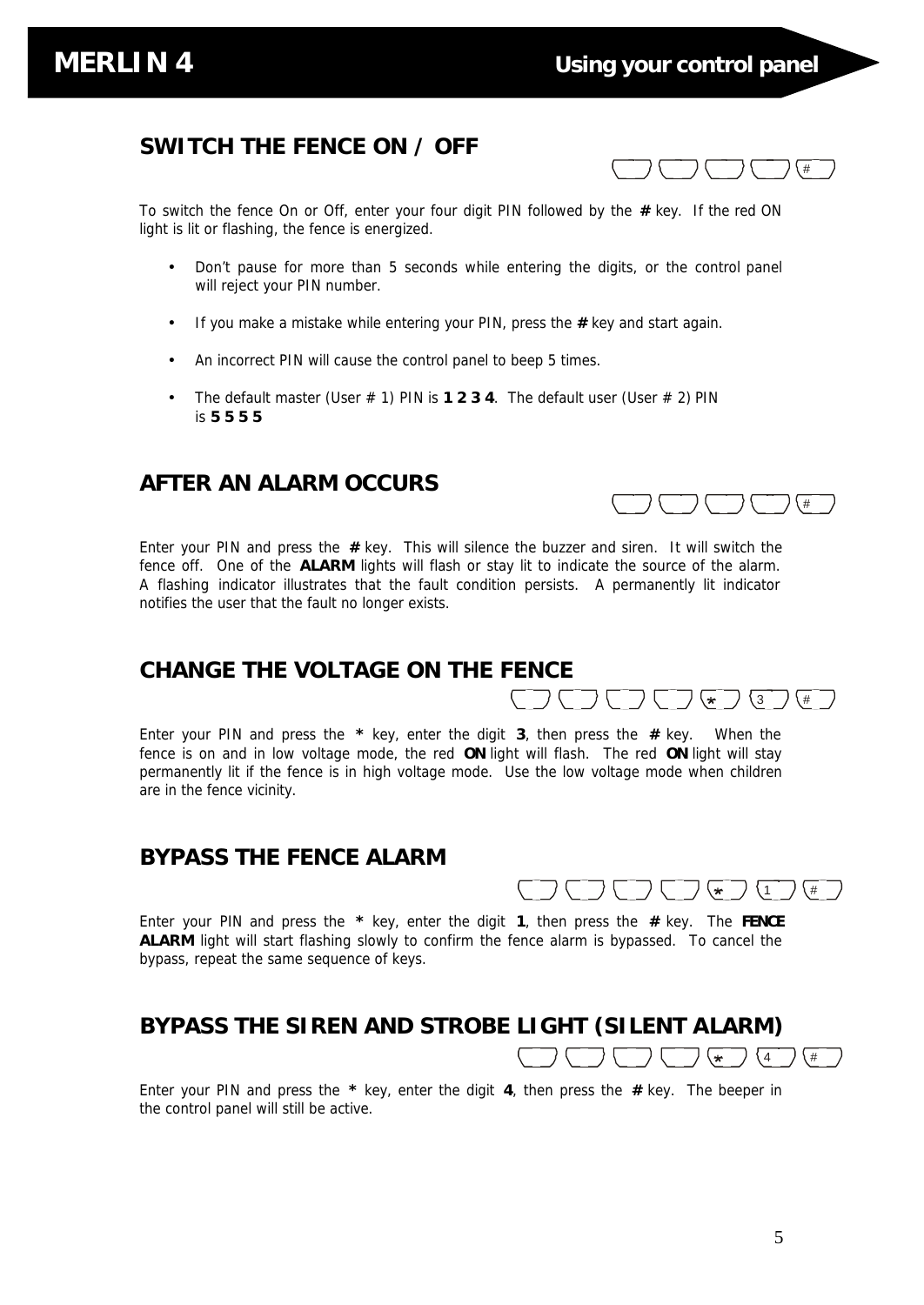$\begin{pmatrix} - & & \\ & \end{pmatrix} \begin{pmatrix} - & & \\ & \end{pmatrix} \begin{pmatrix} - & & \\ & \end{pmatrix} \begin{pmatrix} \ast & \\ \ast & \end{pmatrix} \begin{pmatrix} 7 & \\ & \end{pmatrix} \begin{pmatrix} \ast & \\ \end{pmatrix}$ 

 $\begin{pmatrix} - & & \\ & \end{pmatrix} \begin{pmatrix} - & & \\ & \end{pmatrix} \begin{pmatrix} - & & \\ & \end{pmatrix} \begin{pmatrix} \ast & \\ \ast & \end{pmatrix} \begin{pmatrix} 2 & \\ 2 & \end{pmatrix} \begin{pmatrix} 7 & \\ 7 & \end{pmatrix} \begin{pmatrix} \ast & \\ \ast & \end{pmatrix}$ 

 $\begin{pmatrix} - & & \\ & \end{pmatrix} \begin{pmatrix} - & & \\ & \end{pmatrix} \begin{pmatrix} - & & \\ & \end{pmatrix} \begin{pmatrix} \ast & \\ \ast & \end{pmatrix} \begin{pmatrix} 2 & \\ 2 & \end{pmatrix} \begin{pmatrix} 4 & \\ 4 & \end{pmatrix} \begin{pmatrix} \ast & \\ \ast & \end{pmatrix}$ 

2 #

 $(\overline{\phantom{a}}\phantom{a}\phantom{a}\phantom{a})\;(\overline{\phantom{a}}\phantom{a}\phantom{a}\phantom{a})\;(\overline{\phantom{a}}\phantom{a}\phantom{a}\phantom{a})\;(\overline{\phantom{a}}\phantom{a}\phantom{a}\phantom{a})\;(\overline{\phantom{a}}\phantom{a}\phantom{a}\phantom{a})$ 

#### **UN-BYPASS THE SIREN AND STROBE LIGHT**

Enter your PIN and press the **\*** key, enter the digit **7**, then press the **#** key.

#### **MAKE THE GATE ALARM IMMEDIATE**

Enter your PIN and press the **\*** key, enter the digit **2**, followed by the digit **7**, then press the **#** key. The **GATE ALARM** light will start flashing, with a cadence of one flash every 5 seconds, to confirm the gate alarm is immediate.

#### **MAKE THE GATE ALARM DELAYED**

Enter your PIN and press the **\*** key, enter the digit **2**, followed by the digit **4**, then press the **#** key. The default gate delay is 4 minutes.

#### **BYPASS THE GATE ALARM**

Enter your PIN and press the **\*** key, enter the digit **2**, then press the **#** key. The **GATE ALARM** light will start flashing slowly to confirm that the gate alarm is bypassed. To cancel the bypass, repeat the same sequence of keys.

#### **TURN THE GATE CHIME ON / OFF**

Press the **\*** key, enter the digit **2**, then press the **#** key. The control panel will beep twice to confirm that the gate chime is turned off and three times if it's turned on. If the chime is on, the control panel will beep twice if the gate closes and three times if it opens.

#### **BYPASS THE SERVICE ALARM**

Enter your PIN and press the **\*** key, enter the digit **9**, then press the **#** key. The **SERVICE ALARM** light will start flashing slowly to confirm that the service alarm is bypassed. To cancel the bypass, repeat the same sequence of keys.

 $\left(\frac{1}{2}\right)\left(\frac{1}{4}\right)$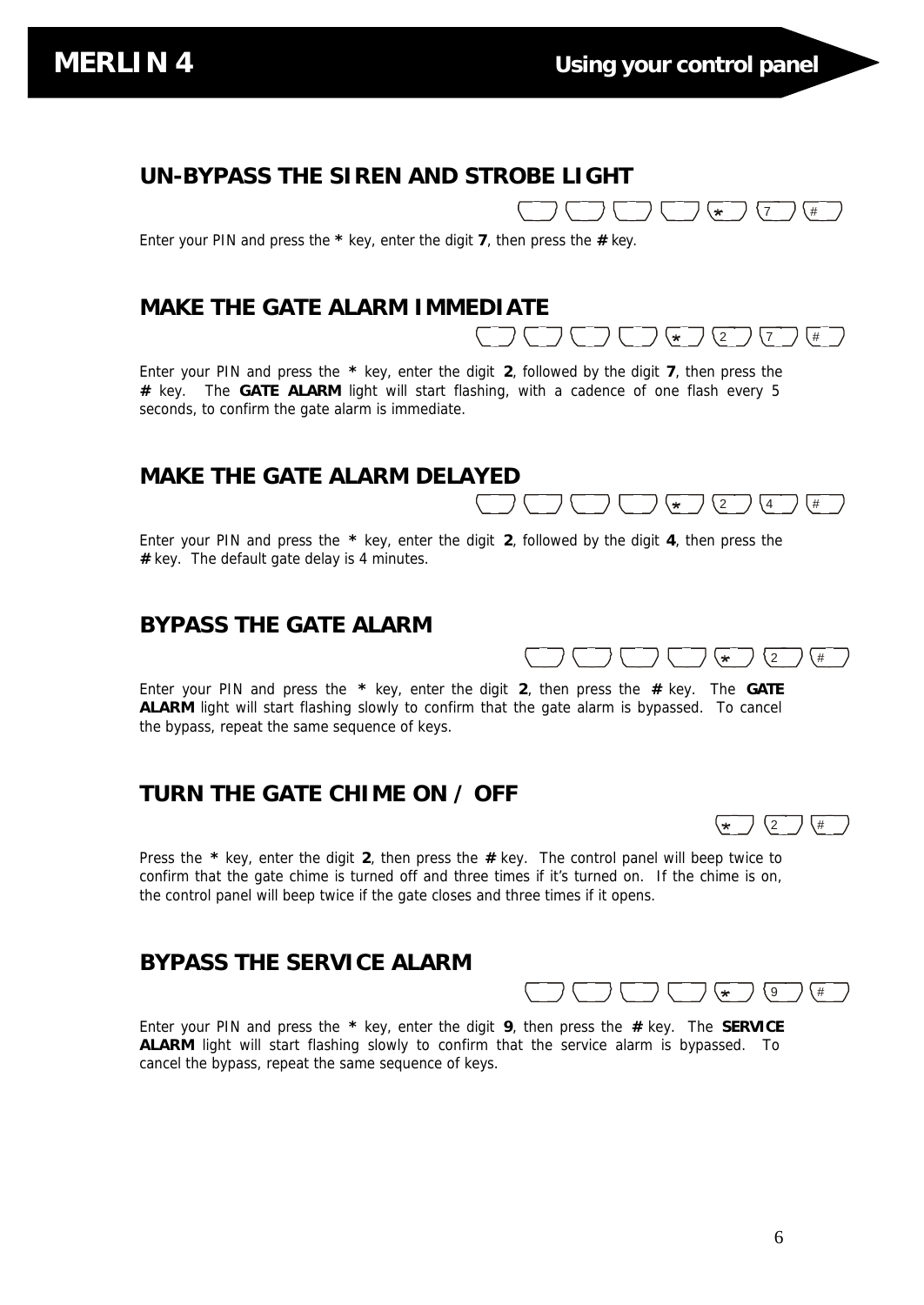#### **CHANGING A USER PIN**

**Master PIN**  $\cup$   $\cup$   $\cup$   $\cup$   $\cup$   $\cup$   $\setminus$   $\setminus$   $\setminus$   $\setminus$   $\setminus$   $\setminus$   $\setminus$ # # # **User (1-2) New PIN New PIN**

Enter your master PIN, press the **\*** key, enter the digit **0**, then press the **#** key. Enter the user number (**1-2**), and push the **#** key. User number 1 is the master PIN. Enter that user's new PIN and press the **#** key. Enter the new PIN again and press the **#** key. If the new PIN is accepted, the control panel will beep twice. If you make a mistake while programming, or if the system rejects the new PIN, the control panel will beep three times. The default master user PIN is **1 2 3 4**. Changing the PIN is only possible when the energizer is ON. Check the new PIN. If not accepted, the previous PIN will remain valid.

#### **KEY DEFINITIONS:**

Four digit Personal Identification Number (PIN)

#### **NOTES:**

- The Master User (i.e. User  $#1$ ) can bypass alarm conditions.
- The Normal User (i.e. User #2) can only turn the energizer on/off.
- The installer may alter certain energizer parameters such as voltages and delay times.